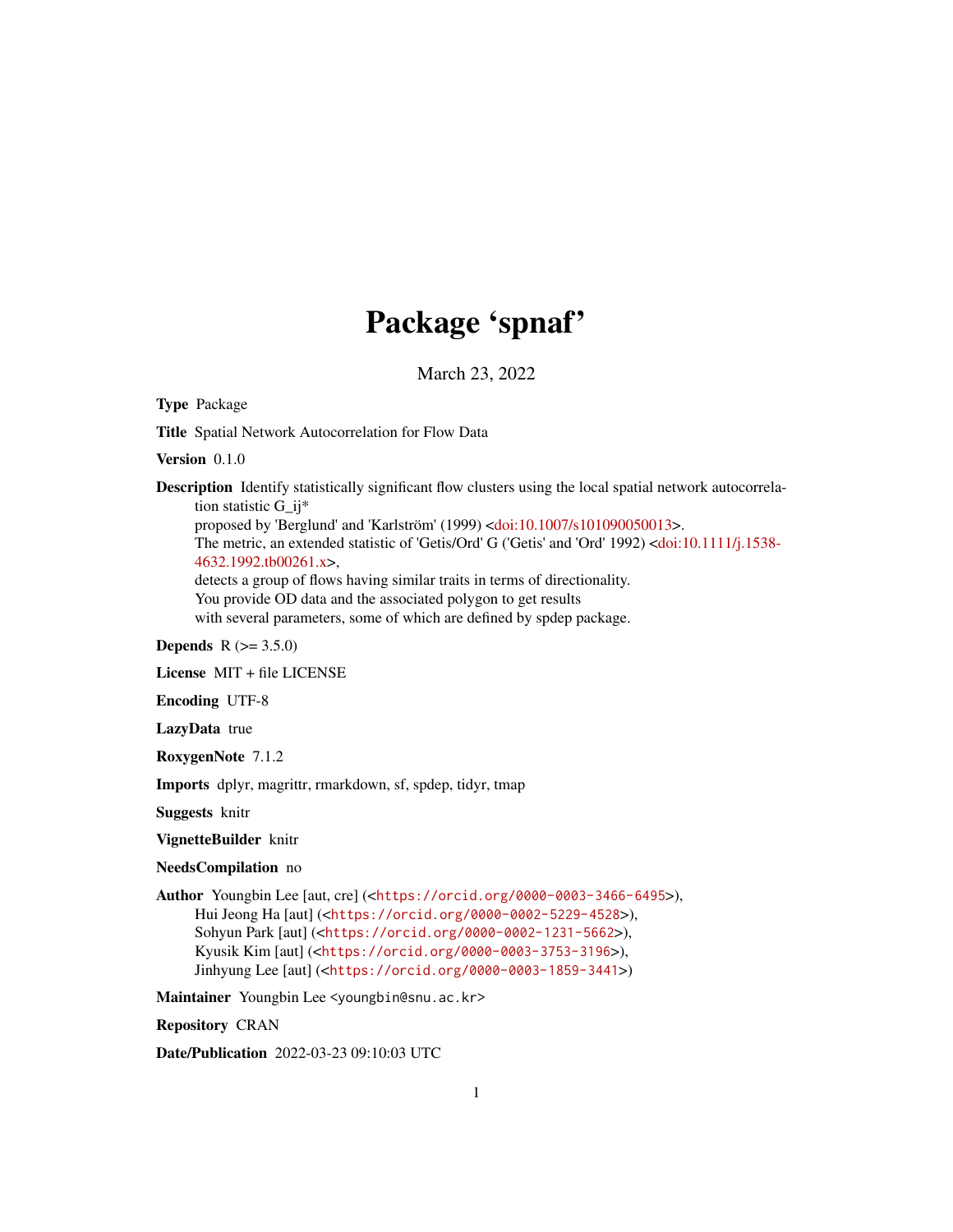### <span id="page-1-0"></span>R topics documented:

#### **Index** [5](#page-4-0). The second state of the second state of the second state of the second state of the second state of the second state of the second state of the second state of the second state of the second state of the second

CA *Sample migration data by counties in California.*

#### **Description**

A dataframe containing migration of CA counties with origins and destinations from US Census

#### Usage

CA

#### Format

A data.frame object with 2580 rows and 12 variables

State.Code.of.Geography.A Destinations' State code

- FIPS.County.Code.of.Geography.A Destinations' FIPS County code
- State.U.S..Island.Area.Foreign.Region.Code.of.Geography.B Destinations' State U.S. Island Area Foreign Region Code
- FIPS.County.Code.of.Geography.B Origins' FIPS County code
- State.Name.of.Geography.A Destinations' State name
- County.Name.of.Geography.A Destinations' County name
- State.U.S..Island.Area.Foreign.Region.of.Geography.B Origins' State U.S. Island Area Foreign Region Code
- County.Name.of.Geography.B Origins' County name
- Flow.from.Geography.B.to.Geography.A Flow count from the origin to the destination
- Counterflow.from.Geography.A.to.Geography.B Counterflow count from the destination to the origin
- Net.Migration.from.Geography.B.to.Geography.A Net migration count from the origin to the destination
- Gross.Migration.between.Geography.A.and.Geography.B Gross migration count between counties

#### Source

Census.gov > Population > Migration/Geographic Mobility > Guidance for Data Users > Countyto-County Migration Flows https://www.census.gov/topics/population/migration/guidance/countyto-county-migration-flows.html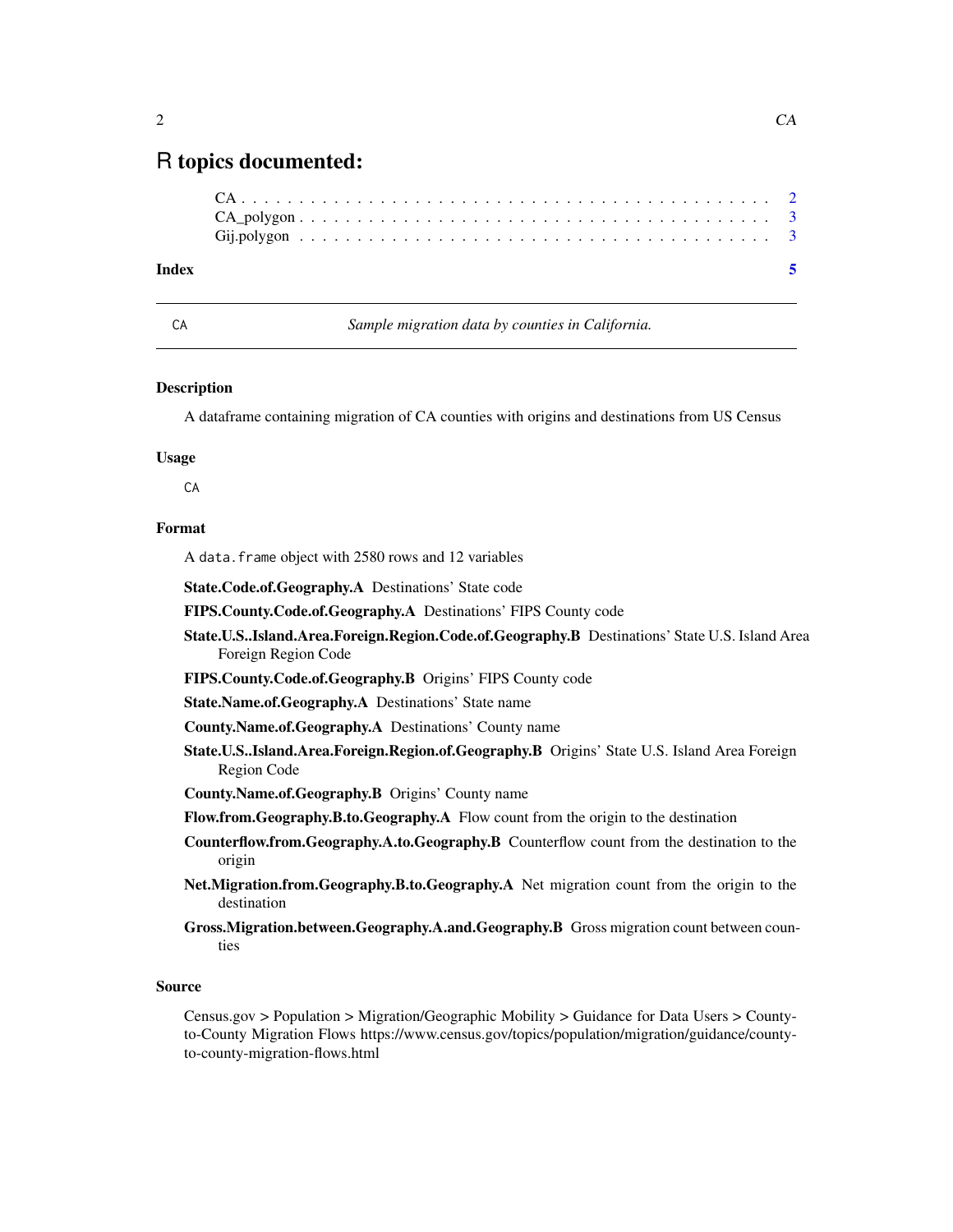#### <span id="page-2-0"></span>CA\_polygon 3

#### Examples

CA

CA\_polygon *Sample polygon data of California counties.*

#### Description

A sf(simple feature) containing geometric boundaries of CA counties with their codes.

#### Usage

CA\_polygon

#### Format

A sf object with 58 rows and 2 variables

id FIPS County code of geography

geometry the geometry column for counties(CRS: NAD83)

| Gij.polygon | Calculate spatial autocorrelation with OD data and corresponding |  |  |  |
|-------------|------------------------------------------------------------------|--|--|--|
|             | <i>polygons.</i>                                                 |  |  |  |

#### Description

Calculate spatial autocorrelation with OD data and corresponding polygons.

#### Usage

```
Gij.polygon(df, shape, queen = TRUE, snap = 1, method = "t", n = 1000)
```
#### Arguments

| df     | A data. frame that contains your Origin-Destination data. The df must consist of<br>"oid" (origin id), "did" (destination id), "n" (flow weight).                             |
|--------|-------------------------------------------------------------------------------------------------------------------------------------------------------------------------------|
| shape  | A shapefile (in a polygon type) that matches to your OD dataframe. The shape<br>must have an "id" column to match your ids in df.                                             |
| queen  | A TRUE/FALSE input that is used to calculate spdep's spatial contingency<br>(Please view documents of $poly2nb$ for more information).                                        |
| snap   | A parameter that is also used to calculate spdep's spatial contingency (Please)<br>view documents of poly2nb for more information).                                           |
| method | A string value among "o" (origin based), "d" (destination based), and "t" (both<br>way) which determines the way to generate Spatial Weights. The default value<br>$i$ s "t". |
| n      | An integer value to define how many times you want to execute bootstrapping.                                                                                                  |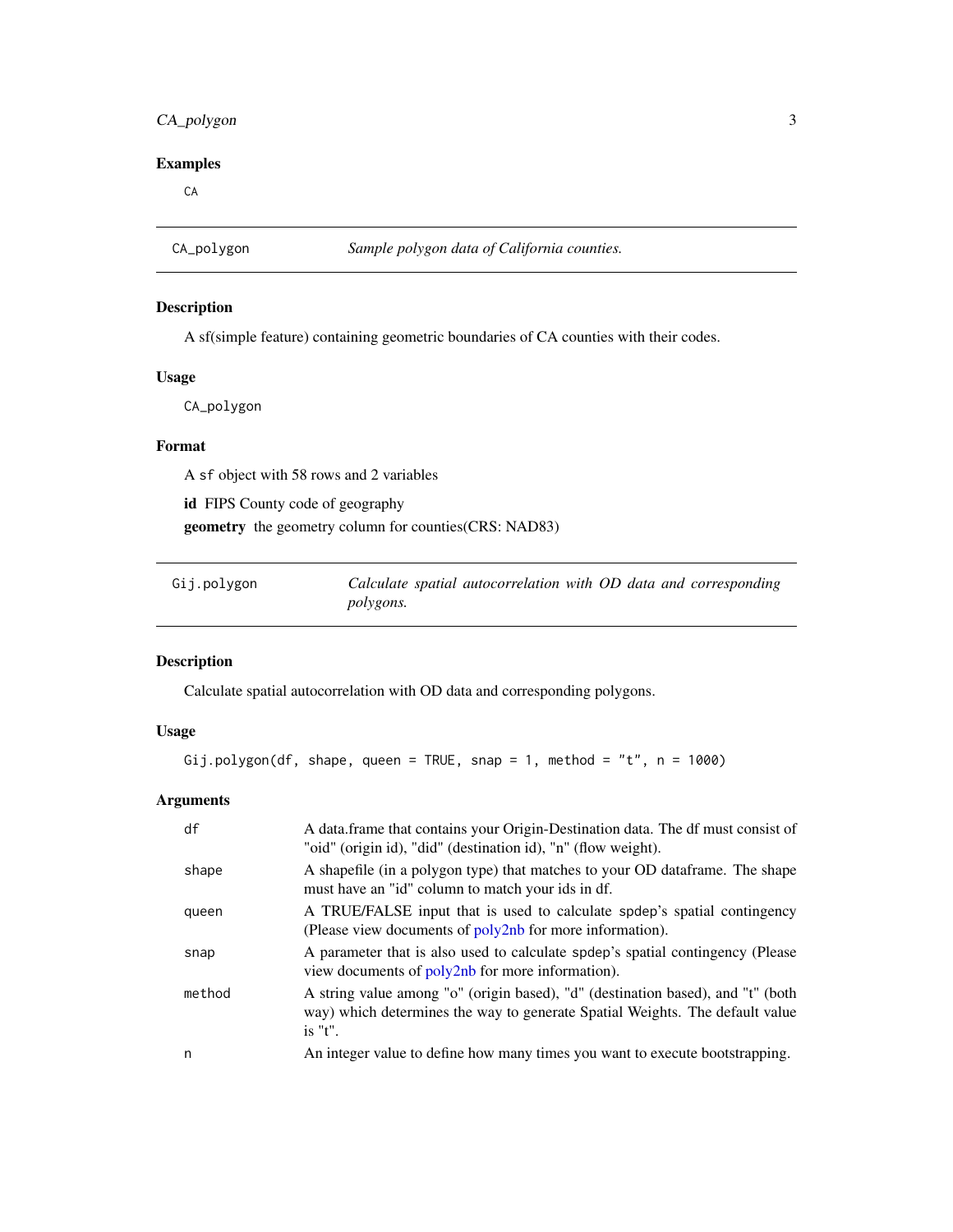#### Value

The result is in the form of a list which includes a dataframe and a sf object. Both contain Gij statistics and p-value columns merged to your input df. The geometry type of the latter is linestring.

#### References

Berglund, S., & Karlström, A. (1999). Identifying local spatial association in flow data, Journal of Geographical Systems, 1(3), 219-236. https://doi.org/10.1007/s101090050013

#### Examples

```
# Data manipulation
CA <- spnaf::CA
OD <- cbind(CA$FIPS.County.Code.of.Geography.B, CA$FIPS.County.Code.of.Geography.A)
OD <- cbind(OD, CA$Flow.from.Geography.B.to.Geography.A)
OD <- data.frame(OD)
names(OD) <- c("oid", "did", "n")
OD$n <- as.numeric(OD$n)
OD <- OD[order(OD[,1], OD[,2]),]
head(OD) # check the input df's format
# Load sf polygon
CA_polygon <- spnaf::CA_polygon
head(CA_polygon) # it has a geometry column
# Execution of Gij.polygon with data above and given parameters
result <- Gij.polygon(df = OD, shape = CA_polygon, queen = TRUE, snap = 1,
method = 't', n = 1000)# check the results
```
head(result[[1]]) head(result[[2]])